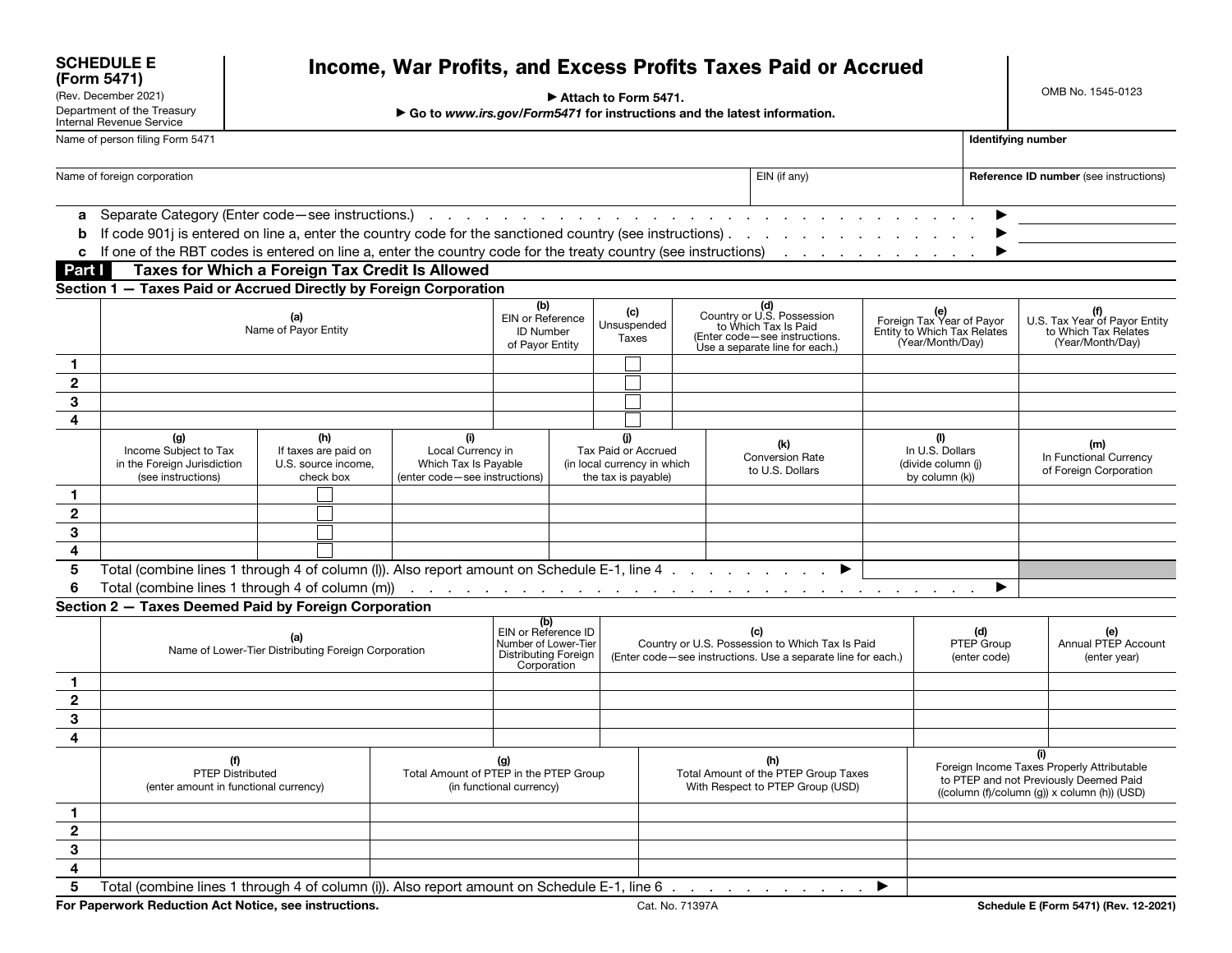| Page $2$<br>Schedule E (Form 5471) (Rev. 12-2021)                                                                                                |                                                                                                                                                                                                                                |                                               |  |  |  |  |  |
|--------------------------------------------------------------------------------------------------------------------------------------------------|--------------------------------------------------------------------------------------------------------------------------------------------------------------------------------------------------------------------------------|-----------------------------------------------|--|--|--|--|--|
| Name of foreign corporation                                                                                                                      | EIN (if any)                                                                                                                                                                                                                   | <b>Reference ID number</b> (see instructions) |  |  |  |  |  |
|                                                                                                                                                  |                                                                                                                                                                                                                                |                                               |  |  |  |  |  |
|                                                                                                                                                  |                                                                                                                                                                                                                                |                                               |  |  |  |  |  |
| <b>b</b> If code 901j is entered on line a, enter the country code for the sanctioned country (see instructions). $\ldots$ , $\ldots$ , $\ldots$ |                                                                                                                                                                                                                                |                                               |  |  |  |  |  |
| c If one of the RBT codes is entered on line a, enter the country code for the treaty country (see instructions)                                 | and the contract of the contract of the contract of the contract of the contract of the contract of the contract of the contract of the contract of the contract of the contract of the contract of the contract of the contra |                                               |  |  |  |  |  |

## Part II Election

For tax years beginning after December 31, 2004, has an election been made under section 986(a)(1)(D) to translate taxes using the exchange rate on the date of payment? Yes □ No If "Yes," state date of election ▶

| Part III | Taxes for Which a Foreign Tax Credit Is Disallowed (Enter in functional currency of foreign corporation.) |                                                         |                       |                           |                       |            |                           |              |       |
|----------|-----------------------------------------------------------------------------------------------------------|---------------------------------------------------------|-----------------------|---------------------------|-----------------------|------------|---------------------------|--------------|-------|
|          | Name of Payor Entity                                                                                      | EIN or Reference<br><b>ID Number</b><br>of Payor Entity | (c)<br>Section 901(i) | Section 901(k)<br>and (I) | (e)<br>Section 901(m) | U.S. Taxes | (g)<br>Suspended<br>Taxes | (h)<br>Other | Total |
|          |                                                                                                           |                                                         |                       |                           |                       |            |                           |              |       |
|          |                                                                                                           |                                                         |                       |                           |                       |            |                           |              |       |
|          |                                                                                                           |                                                         |                       |                           |                       |            |                           |              |       |
|          |                                                                                                           |                                                         |                       |                           |                       |            |                           |              |       |
|          | Colorado - France Deld, Assumed, au Desmod Deld, au Faudiens, and Durfle, (FOD), of Fauding Osmonation,   |                                                         |                       |                           |                       |            |                           |              |       |

Schedule E-1 Taxes Paid, Accrued, or Deemed Paid on Earnings and Profits (E&P) of Foreign Corporation

|                | <b>IMPORTANT:</b> Enter amounts in U.S. dollars.                                                                                                                    | Taxes related to:       |                             |                        |                               |  |  |
|----------------|---------------------------------------------------------------------------------------------------------------------------------------------------------------------|-------------------------|-----------------------------|------------------------|-------------------------------|--|--|
|                |                                                                                                                                                                     | (a)<br>Subpart F Income | (b)<br><b>Tested Income</b> | (c)<br>Residual Income | (d)<br><b>Suspended Taxes</b> |  |  |
| 1a             | Balance at beginning of year (as reported in prior year Schedule E-1)                                                                                               | $-0-$                   | $-0-$                       | -0-                    |                               |  |  |
| b              | Beginning balance adjustments (attach statement)                                                                                                                    |                         |                             |                        |                               |  |  |
| C              | Adjusted beginning balance (combine lines 1a and 1b)                                                                                                                |                         |                             |                        |                               |  |  |
| $\mathbf{2}$   |                                                                                                                                                                     |                         |                             |                        |                               |  |  |
| 3a             |                                                                                                                                                                     |                         |                             |                        |                               |  |  |
| b              |                                                                                                                                                                     |                         |                             |                        |                               |  |  |
| 4              | Taxes reported on Schedule E, Part I, Section 1, line 5, column (I) $\ldots$                                                                                        |                         |                             |                        |                               |  |  |
| 5              |                                                                                                                                                                     |                         |                             |                        |                               |  |  |
| 6              | Taxes reported on Schedule E, Part I, Section 2, line 5, column (i)                                                                                                 |                         |                             |                        |                               |  |  |
| $\overline{7}$ |                                                                                                                                                                     |                         |                             |                        |                               |  |  |
| 8              | Taxes paid or accrued on current income/E&P or accumulated E&P (combine lines 1c                                                                                    |                         |                             |                        |                               |  |  |
|                | <b>through 7)</b> $\ldots$ $\ldots$ $\ldots$ $\ldots$ $\ldots$ $\ldots$ $\ldots$ $\ldots$ $\ldots$ $\ldots$ $\ldots$ $\ldots$ $\ldots$                              |                         |                             |                        |                               |  |  |
| 9              | Taxes deemed paid with respect to inclusions (see instructions) enterstanded and some states of the Taxes deemed paid with respect to inclusions (see instructions) |                         |                             |                        |                               |  |  |
| 10             | Taxes deemed paid with respect to actual distributions (etc.) contained a series and contained a series of the                                                      |                         |                             |                        |                               |  |  |
| 11             | Taxes on amounts reclassified to section $959(c)(1)$ E&P from section $959(c)(2)$ E&P                                                                               |                         |                             |                        |                               |  |  |
| 12             |                                                                                                                                                                     |                         |                             |                        |                               |  |  |
| 13             | Balance of taxes paid or accrued (combine lines 8 through 12 in columns (a), (b), and (c))                                                                          |                         |                             |                        |                               |  |  |
| 14             |                                                                                                                                                                     |                         |                             |                        |                               |  |  |
| 15             | Reduction for other taxes not deemed paid <u>.</u>                                                                                                                  |                         |                             |                        |                               |  |  |
| 16             | Balance of taxes paid or accrued at the beginning of the next year. Line 16, columns (a), (b),                                                                      |                         |                             |                        |                               |  |  |
|                | and (c) must always equal zero. So, if necessary, enter negative amounts on line 15 of                                                                              |                         |                             |                        |                               |  |  |
|                | columns (a), (b), and (c) in amounts sufficient to reduce line 13, columns (a), (b), and (c) to                                                                     |                         |                             |                        |                               |  |  |
|                | zero. For the remaining columns, combine lines 8 through 12                                                                                                         | $-0-$                   | -0-                         | -0-                    |                               |  |  |

Schedule E (Form 5471) (Rev. 12-2021)